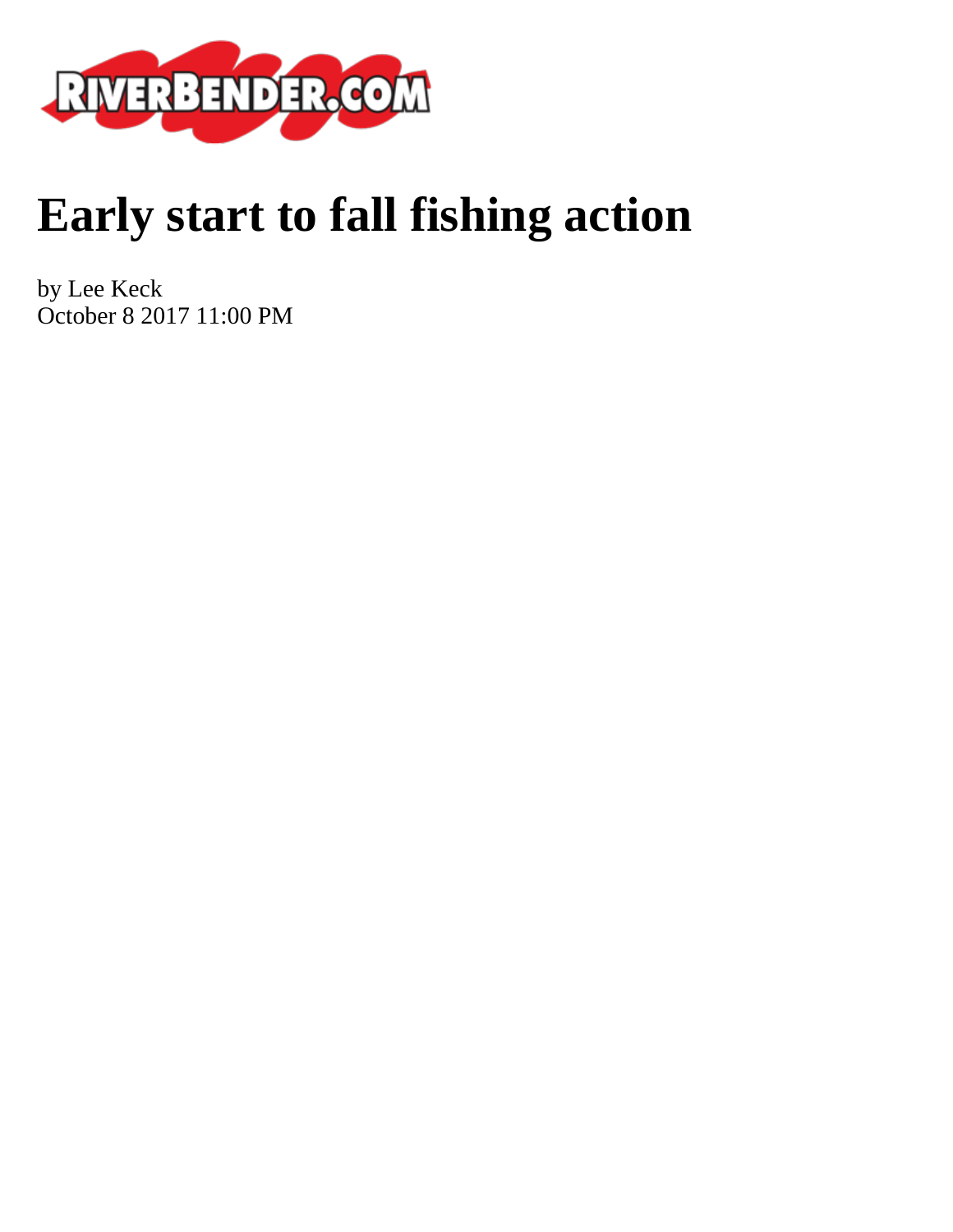

Though the official arrival of autumn shows a slightly cooler change in weather trends, more anglers are taking advantage of the excellent fishing currently found at each of Illinois' three large Corps of Engineer reservoirs.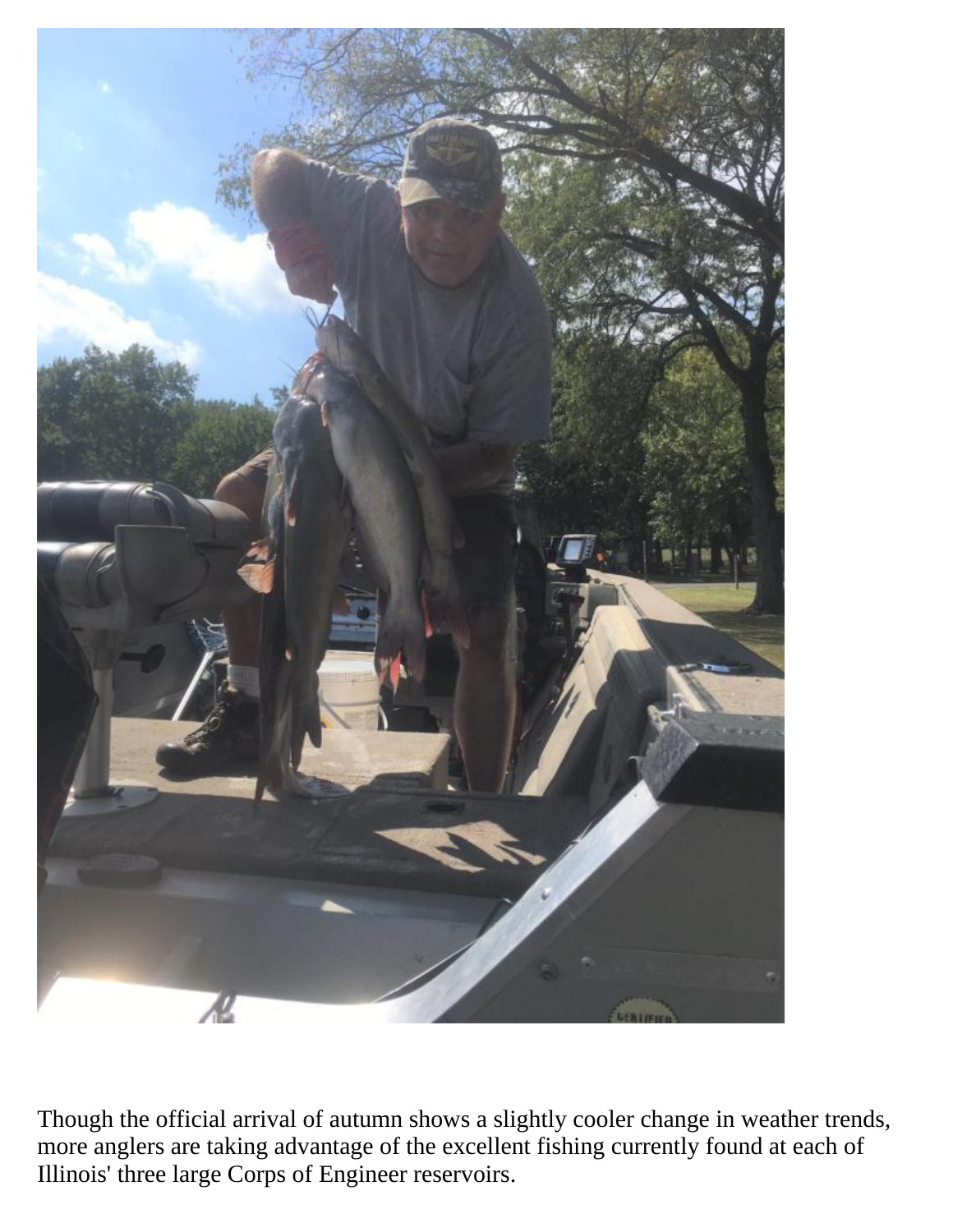Reports from bait shops within the vicinity of each of these lakes show the number of fishermen has increased with the anticipated arrival of cooler weather. And, these anglers are being rewarded with some of the finest fishing success of the past few months.

Although fishing was actually superb throughout most of the summer, sweltering daytime temperatures kept many anglers from enjoying these popular lakes. Those dedicated anglers willing to challenge the uncomfortable conditions generally reported excellent action.

A greatly improved crappie fishery has stirred a great deal of attention among anglers at Lake Shelbyville. Throughout the spring, fair to good catches of five to ten quality fish have been common. According to many local crappie enthusiasts, the past few years has found the great crappie fishing returning to this lake.

White bass fishing, too, slow much of the summer at Lake Shelbyville and Carlyle Lake, has finally began to improve. Catches of 20 to 30 fish per day have been more the rule than exception at both locations. Anglers frequenting these waters actually expect fishing to only improve during the next few months.

Catfish anglers are also finding success at Rend and Carlyle lakes. Throughout the entire summer, superb catches of channel catfish (some quite large) have come from both locations.

Bluegill are being caught in good numbers from all three locations. Lake Shelbyville anglers are also enjoying excellent success for largemouth bass.

The already good crappie action at Rend has many local anglers predicating even better fall fishing. They feel angling success for this species should only improve as water temperatures continue to fall.

Carlyle Lake, too, appears to have returned as a proven crappie producer. Though high water made them difficult to find during the spring and early summer, anglers are now enjoying good fishing for quality fish. We're told the secret is to find good woody cover.

The Carlyle tailwaters are yielding a potpourri of angling opportunities. Panfish, catfish, white bass and sauger are producing occasional spurts of good action.

In recent weeks, several huge flathead catfish have been pulled from the main lake and this popular shoreline fishing destination. Good numbers of white bass and largemouth bass also are being caught.